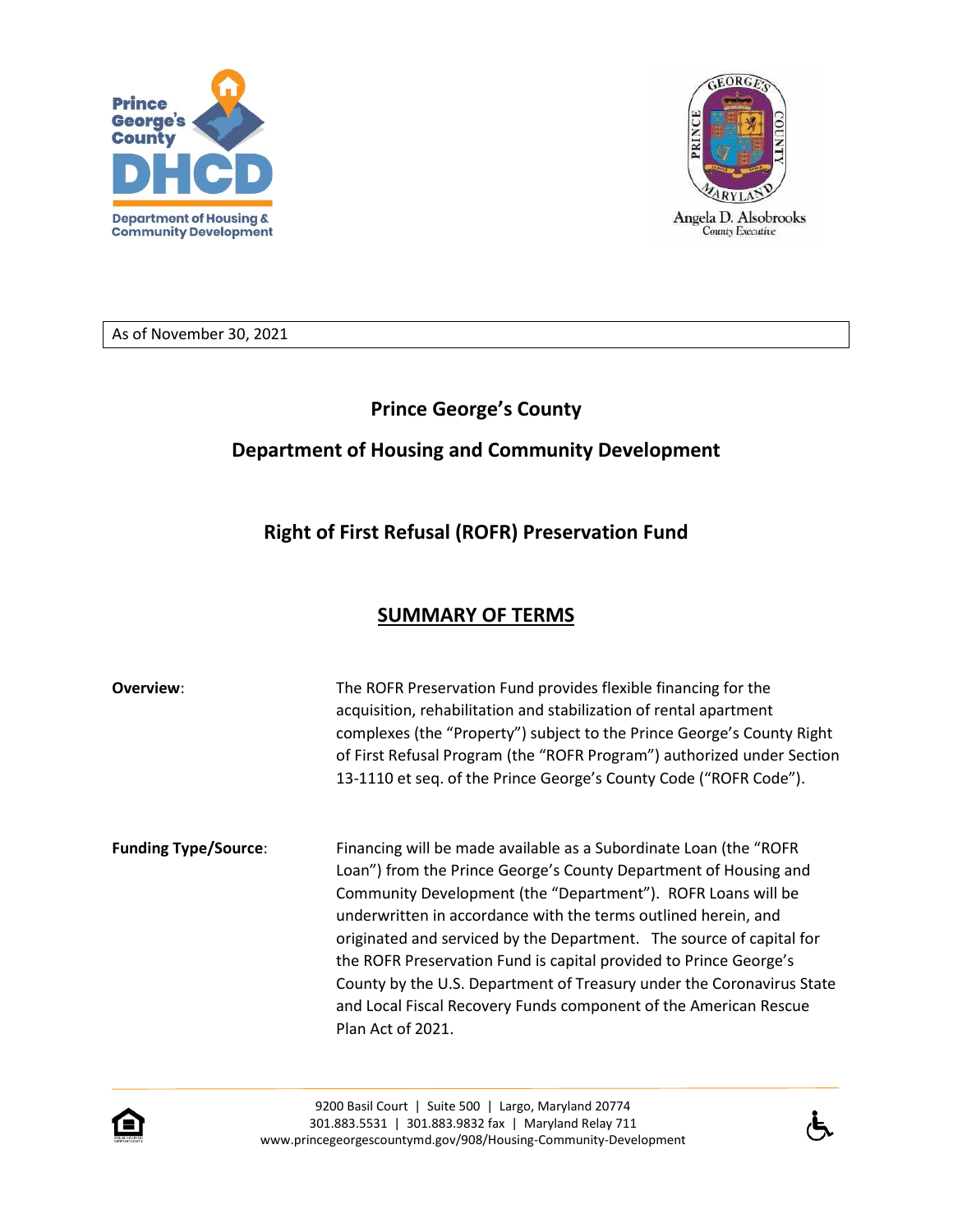| <b>Purpose/Use of Funds:</b>   | The proceeds of the ROFR Loan must be used for the acquisition,<br>rehabilitation and other typical transaction costs of a Property acquired<br>under the terms of the ROFR Program. Any alternative uses must be<br>approved by the Department.                                                                                             |
|--------------------------------|----------------------------------------------------------------------------------------------------------------------------------------------------------------------------------------------------------------------------------------------------------------------------------------------------------------------------------------------|
| Eligibility:                   | For a Property to be eligible for a ROFR Loan, the Department must<br>have exercised the County's Right of First Refusal to purchase the<br>Property in accordance with the ROFR Code and assigned its ROFR to an<br>eligible Borrower.                                                                                                      |
| <b>Property Location:</b>      | Property must be located within the boundaries of a Qualified Census<br>Tract ("QCT") in Prince George's County, Maryland. QCTs are defined by<br>the U.S. Department of Housing and Urban Development per 26 U.S.C.<br>42(d)(5)(B)(ii)(I). QCTs can be mapped at the following link:<br>https://www.huduser.gov/portal/sadda/sadda_qct.html |
| <b>Borrower:</b>               | Borrower must be pre-approved by the Department as an eligible<br>Assignee and for participation in the ROFR Program. A list of approved<br>borrowers is available at the following link:<br>https://www.princegeorgescountymd.gov/DocumentCenter/Vie<br>w/33210/Roster-of-ROFR-Developers                                                   |
| <b>ROFR Loan Amount:</b>       | Up to \$3,000,000. Exceptions to this limit may be approved at the<br>discretion of the Department.                                                                                                                                                                                                                                          |
| <b>Subordination:</b>          | The ROFR Loan will be subordinated to Senior Loan(s) approved by the<br>Department, and subject to terms of an agreed-upon Subordination<br>Agreement with Senior Lender(s). Multiple Senior Loans are acceptable.                                                                                                                           |
| <b>ROFR Loan Term:</b>         | Generally coterminous with the term of the Senior Loan(s), but no<br>greater than 18 years.                                                                                                                                                                                                                                                  |
| <b>ROFR Loan Amortization:</b> | Up to 30 years                                                                                                                                                                                                                                                                                                                               |



 $\dot{\mathbf{\Phi}}$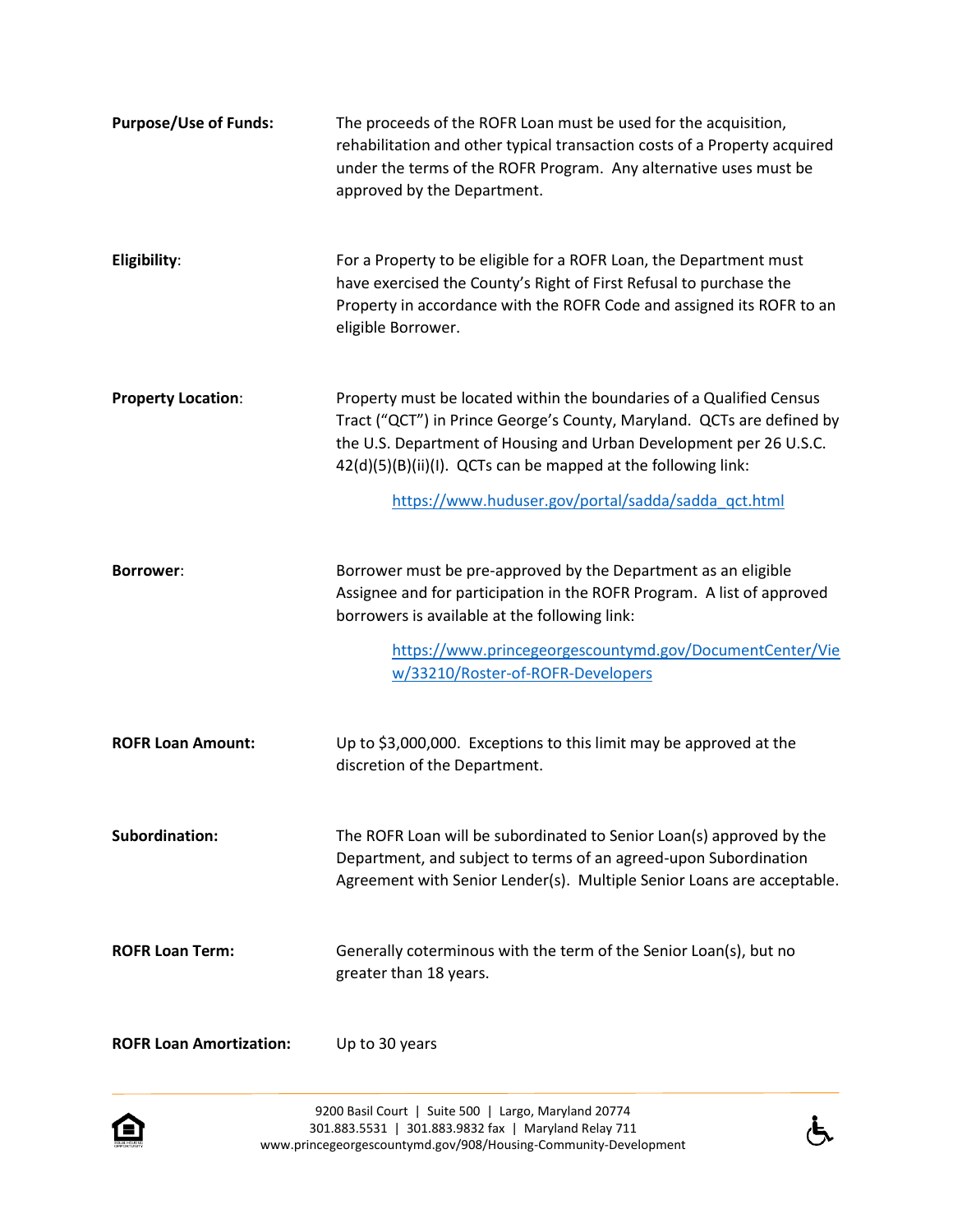| <b>ROFR Loan Interest Rate:</b> | Two percent (2%)                                                                                                                                                                                                                                                                                                                                                                                                                                                                                                                                                                                                            |
|---------------------------------|-----------------------------------------------------------------------------------------------------------------------------------------------------------------------------------------------------------------------------------------------------------------------------------------------------------------------------------------------------------------------------------------------------------------------------------------------------------------------------------------------------------------------------------------------------------------------------------------------------------------------------|
| <b>Collateral:</b>              | The ROFR Loan will be secured by a subordinate lien Deed of Trust<br>recorded in the land records of Prince George's County. Alternative<br>collateral arrangements may be approved by the Department.                                                                                                                                                                                                                                                                                                                                                                                                                      |
| Loan Payments:                  | No repayments of principal or interest on the ROFR Loan shall be due<br>prior to December 31, 2026. After December 31, 2026, repayment of<br>the Loan will be due from available Cash Flow after payment of all<br>Senior Loan debt, and as further defined in the Loan Documents and<br>determined by annual financial statements. The annual repayment<br>amount on the ROFR Loan will be the lesser of: 1) 75% of cash flow<br>after required annual Senior Loan payments, 2) the amount necessary<br>to fully amortize the Loan under the agreed-upon terms, or 3) such<br>other amount as agreed to by the Department. |
|                                 | As an alternative to repayments to the ROFR Loan (or distribution of<br>available Cash Flow prior to December 31, 2026), the Department may<br>elect to direct all or a portion of repayments to fund the Resident<br><b>Empowerment and Community Support Plan as described below.</b>                                                                                                                                                                                                                                                                                                                                     |
| <b>ROFR Loan Repayment:</b>     | The Department must approve the Borrower's repayment strategy(ies)<br>for the ROFR Loan as part of the underwriting process. The Department<br>will consider balloon repayments as an element of an acceptable<br>repayment strategy.                                                                                                                                                                                                                                                                                                                                                                                       |
| <b>ROFR Loan Prepayment:</b>    | The ROFR Loan is prepayable in part or full at any time without penalty.                                                                                                                                                                                                                                                                                                                                                                                                                                                                                                                                                    |
| <b>ROFR Loan Documents:</b>     | Loan Agreement, Deed of Trust, Promissory Note, Affordability<br>Agreement, Subordination Agreement, Intercreditor Agreement                                                                                                                                                                                                                                                                                                                                                                                                                                                                                                |
| <b>ROFR Loan Fees:</b>          | There are no origination, legal or other fees associated with loans under<br>the ROFR Opportunity Fund.                                                                                                                                                                                                                                                                                                                                                                                                                                                                                                                     |



 $\dot{\mathbf{f}}$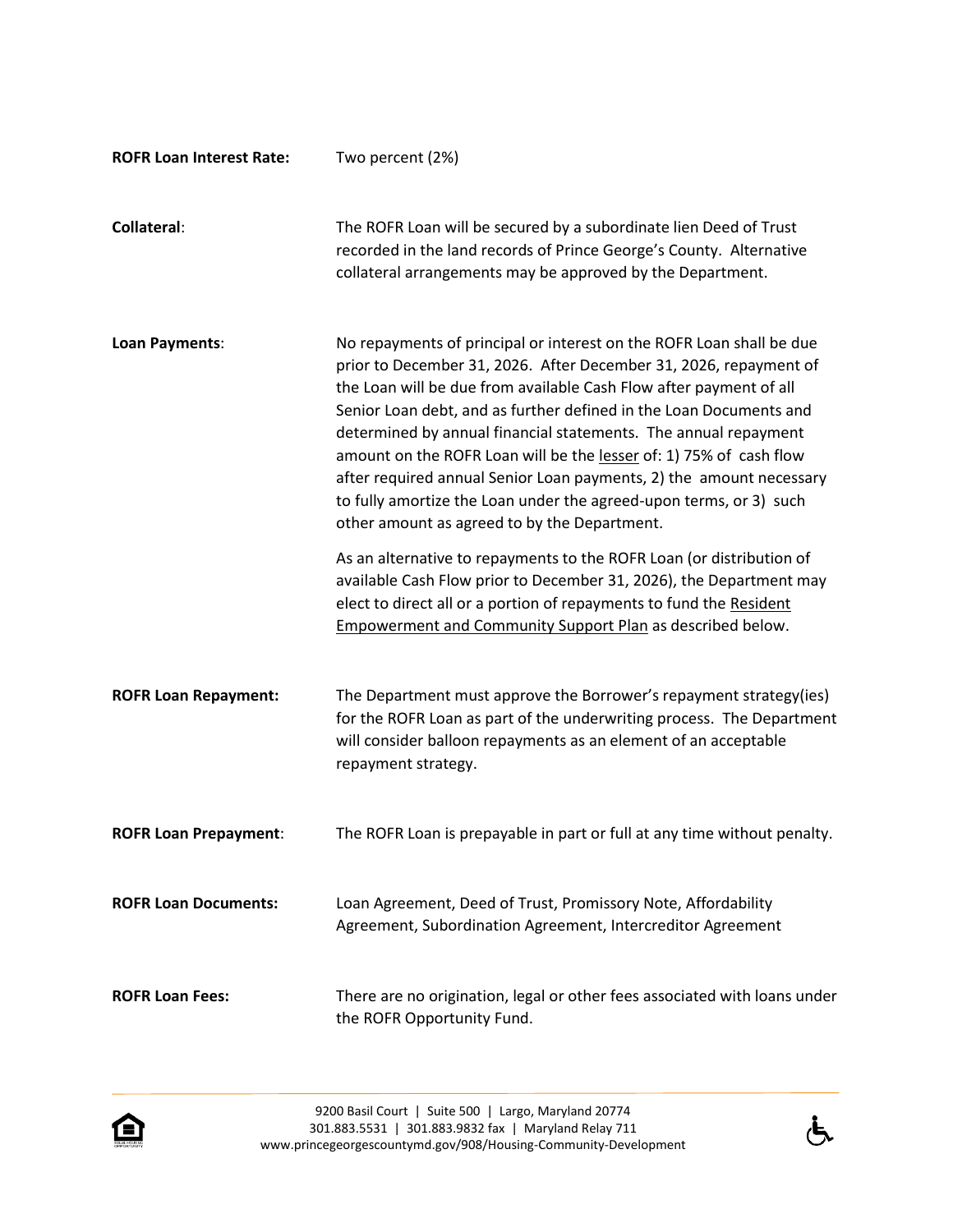| Loan to Value (LTV) Ratio:                                          | LTV of up to 110%. The Department may approve an LTV up to 120%<br>for high public purpose Properties.                                                                                                                                                                                                                                                                                                                                                                                                                                                                                                                                                                                                                                                                                                                                                                              |
|---------------------------------------------------------------------|-------------------------------------------------------------------------------------------------------------------------------------------------------------------------------------------------------------------------------------------------------------------------------------------------------------------------------------------------------------------------------------------------------------------------------------------------------------------------------------------------------------------------------------------------------------------------------------------------------------------------------------------------------------------------------------------------------------------------------------------------------------------------------------------------------------------------------------------------------------------------------------|
| <b>Property Due Diligence:</b>                                      | All costs of due diligence will be the sole responsibility of the Borrower.<br>The Department will rely upon due diligence reports of the Senior<br>Lender(s). The Department will require Reliance Letters for<br>Environmental Report(s), Capital Needs Assessment and Property<br>Appraisal.                                                                                                                                                                                                                                                                                                                                                                                                                                                                                                                                                                                     |
| <b>Affordability Requirements:</b>                                  | An Affordability Agreement restricting the Property's rent and tenant<br>income must be recorded in the Land Records of Prince George's<br>County. The Agreement will be for a period of at least 30 years and will<br>survive repayment of the Loan, unless otherwise released or amended<br>by the Department.                                                                                                                                                                                                                                                                                                                                                                                                                                                                                                                                                                    |
| <b>Resident Empowerment &amp;</b><br><b>Community Support Plan:</b> | The Department must receive and approve the Borrower's Resident<br>Empowerment and Community Support Plan. The Plan must include, at<br>a minimum, the following elements:<br>Resident empowerment initiatives that promote economic mobility;<br>1.<br>40% County-Certified County-Based Small Business participation<br>2.<br>requirement for vendors hired to conduct maintenance and capital<br>improvements during Property operations;<br>30% County-Certified Minority Business Enterprise participation<br>3.<br>requirement for vendors hired to conduct maintenance and capital<br>improvements during Property operations; and<br>4. Establishing local hiring goals for on-site staff (leasing, maintenance,<br>etc.) upon staff turnover that are consistent with hiring<br>requirements required under Section 3 of the Housing and Urban<br>Development Act of 1968. |
| <b>Reporting and Compliance:</b>                                    | Borrower must submit annual documentation to the Department to<br>demonstrate compliance with Affordability Requirements and Resident<br>Empowerment and Community Support Plan.                                                                                                                                                                                                                                                                                                                                                                                                                                                                                                                                                                                                                                                                                                    |
|                                                                     | In addition, the Department will require annual Financing Reporting<br>from the Borrower.                                                                                                                                                                                                                                                                                                                                                                                                                                                                                                                                                                                                                                                                                                                                                                                           |

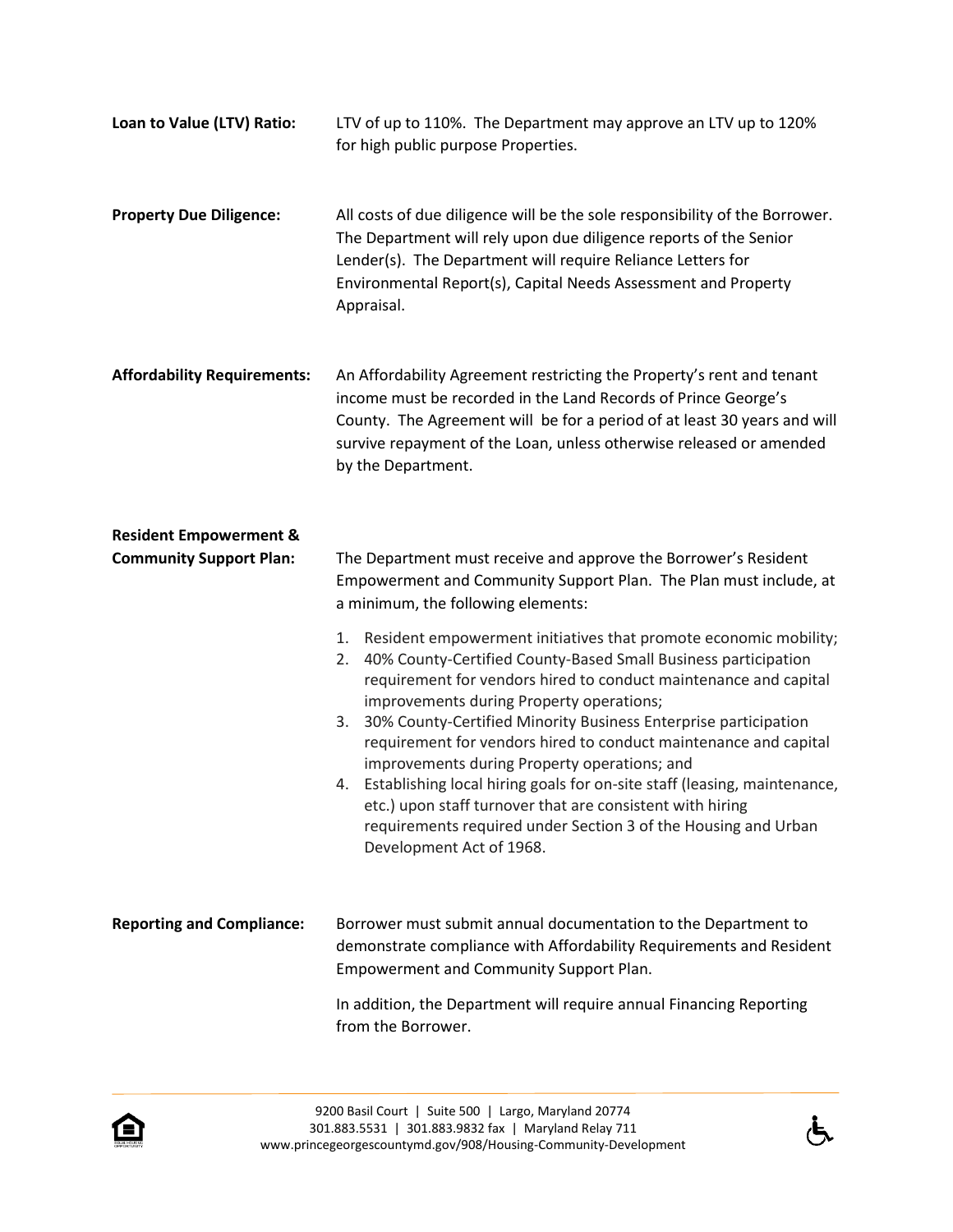| <b>Property Management:</b> | The Property Manager must be approved by the Department.                                                                             |
|-----------------------------|--------------------------------------------------------------------------------------------------------------------------------------|
| <b>Municipal Approval:</b>  | Properties located within the boundaries of a municipality must comply<br>with the municipal approval requirements of the ROFR Code. |
| <b>Governing Laws:</b>      | The ROFR Loan shall be governed by the laws of the State of Maryland                                                                 |

*NOTE:*

*The Terms outlined above are for illustrative purposes only and do not constitute a reservation or commitment by t*